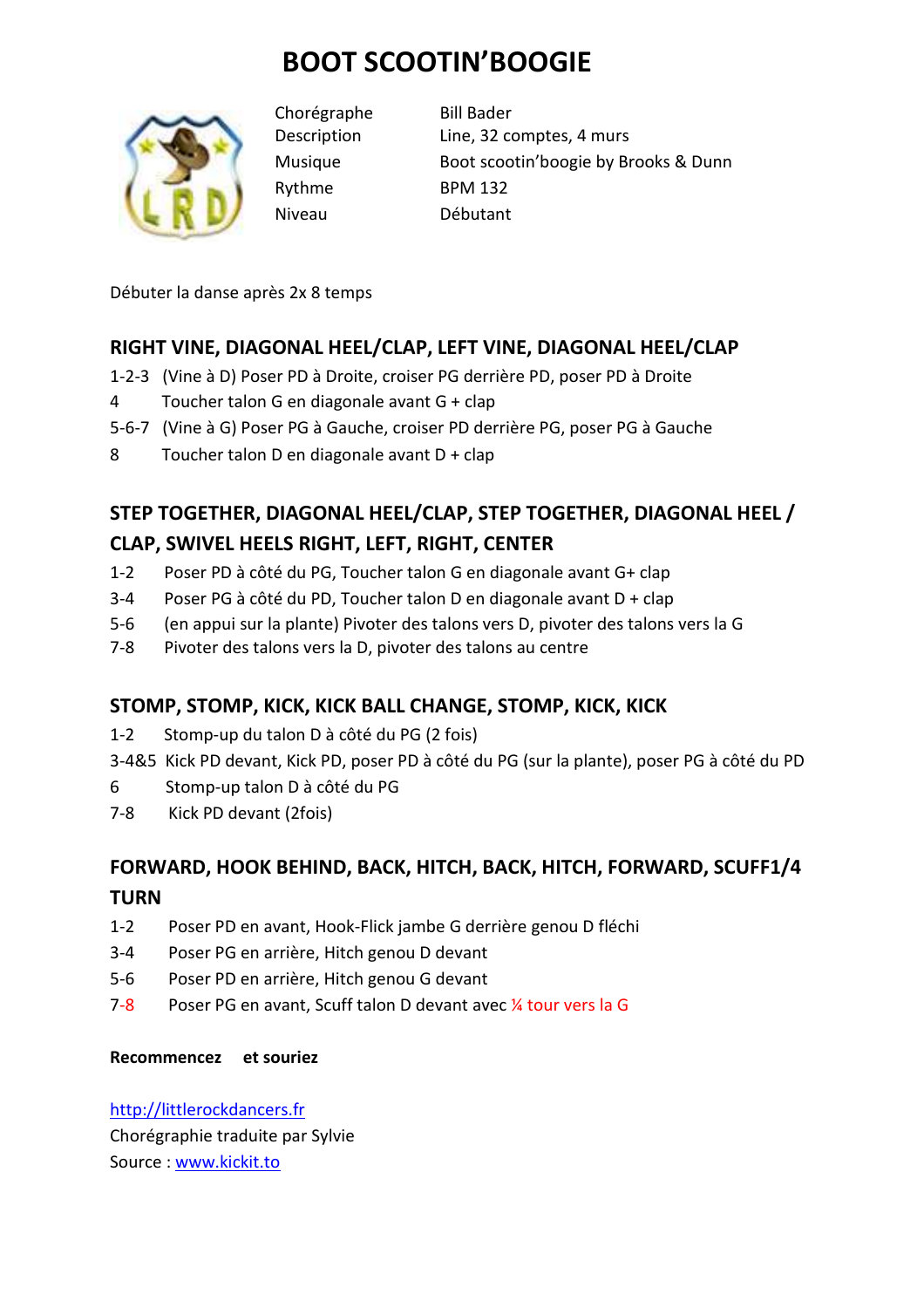Boot Scootin' Boogie

P

(a.k.a. Vancouver Boogie)

Choreographed by Bill Bader

Description:32 count, 4 wall, beginner line dance

Musique:**Boot Scootin' Boogie** by Brooks & Dunn [131 bpm / Greatest Hits / **IIIIIIIIIII** 

**Boot Scootin' Boogie** by Asleep At The Wheel [148 bpm / Keepin' Me Up Nights /  $\frac{$  **illunes** 

Start dancing on lyrics

RIGHT VINE, DIAGONAL HEEL/CLAP, LEFT VINE, DIAGONAL HEEL/CLAP

1-4Step right to side, cross left behind right, step right to side, touch left heel diagonally forward (clap)

5-8Step left to side, cross right behind left, step left to side, touch right heel diagonally forward (clap)

STEP TOGETHER, DIAGONAL HEEL/CLAP, STEP TOGETHER, DIAGONAL HEEL/CLAP

9-10Step right together, touch left heel diagonally forward (clap)

11-12Step left together, touch right heel diagonally forward (clap)

SWIVEL HEELS RIGHT, LEFT, RIGHT, CENTER

13-14Step right together and swivel heels right, left

15-16Swivel heels right, center

STOMP, STOMP, KICK, KICK, BALL-CHANGE, STOMP, KICK, KICK

17-18Stomp/touch right together, stomp/touch right together

19-20Kick right forward, kick right forward

Kicks are done with a forward and downward pumping action

&21Step right together, step left in place

22Stomp/touch right together

23-24Kick right forward, kick right forward

Kicks are done with a forward and downward pumping action

FORWARD, HOOK BEHIND, BACK, HITCH, BACK, HITCH, FORWARD, SCUFF/TURN

25-26Step right forward, hook left behind right

27-28Step left back, hitch right knee

29-30Step right back, hitch left knee

31-32Step left forward, brush right heel forward

Turn ¼ left to start the dance again (9:00)

REPEAT